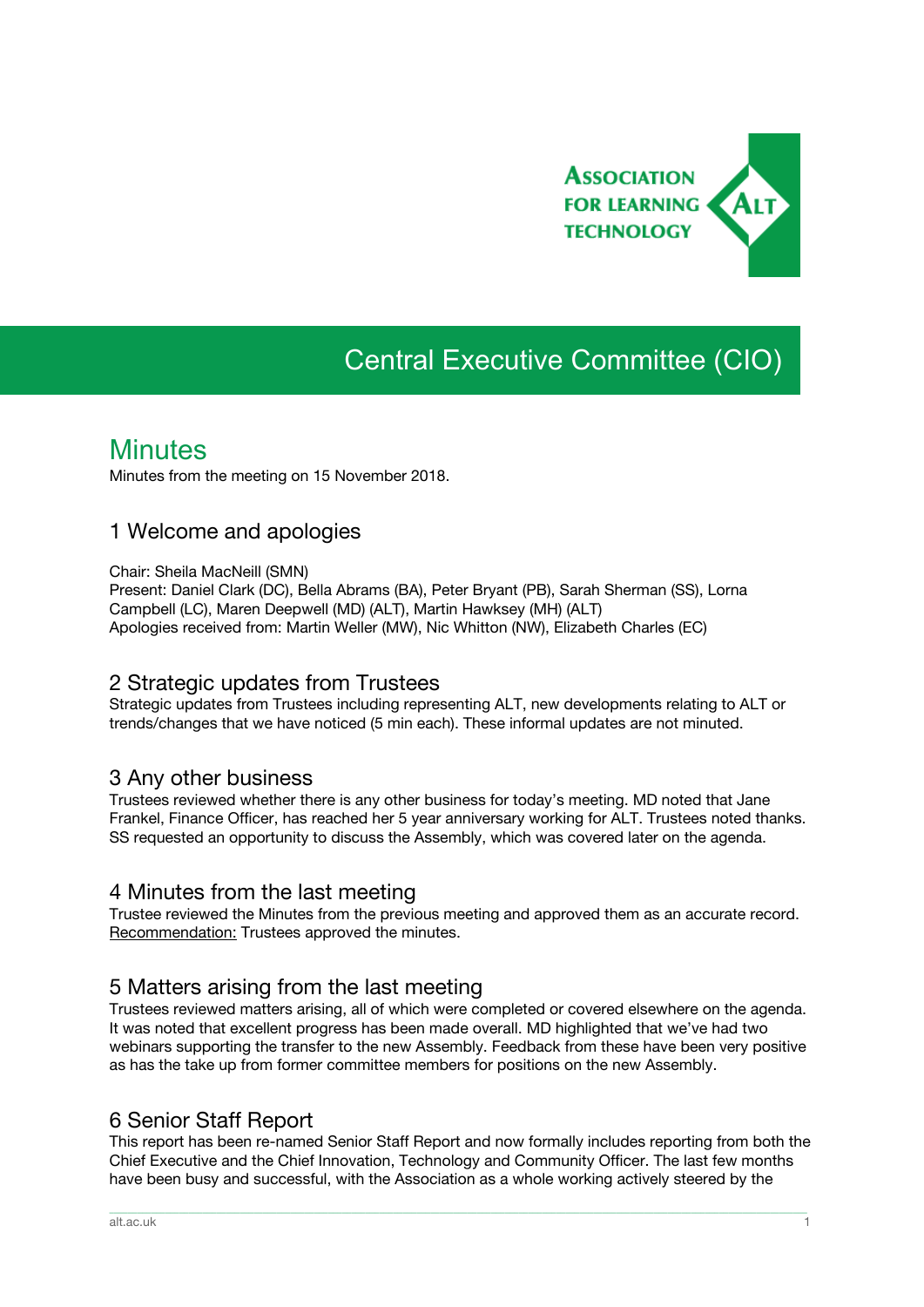Trustees to achieve major milestones. MD and MH reported and Trustees specifically discussed the following items and recommendations:

Alongside the Annual Conference and the AGM we have made strong progress on strategy and policy in recent months. Trustees noted recent developments in strategy and policy liaison.

SMcN, SS and MD have reviewed the policy on [Ambassadors](https://www.alt.ac.uk/about-alt/who-we-are/alt-ambassadors) of ALT. After careful consideration we have come to the view that there is no longer a need to have Ambassadors as we have developed advocacy strategies for Honorary Life Members, Trustees and other Members, such as those leading Member and Special Interest Groups. We thus recommend that the policy should be retired and current Ambassadors formally thanked and stepping down by February 2019. Active Ambassadors can and will continue in their role advocating for ALT.

Recommendation: Trustees approved the policy for Ambassadors of ALT to be retired and the role to be discontinued, with only active Ambassadors continuing.

MH reported on progress on virtual operations, which are now well established. MH highlighted how virtual operations continue to progress and develop, reflected in the monthly blog posts being published jointly. MH also shared some informal feedback from staff, who are starting to settle into the new ways of working.

Trustees then reviewed and updated the operational plan or Q3/4 and noted excellent progress and we have not identified any significant activities at being off track. Looking at the strategy as a whole, the biggest milestones we have achieved this year are:

- 1. becoming a fully independent Association;
- 2. Members voting to adopt a much needed updated constitution which will improve ALT's governance;
- 3. celebrating ALT's 25 years as a growing membership body.

#### **Aim: Increase the impact of Learning Technology for public benefit**

- Responded to policy discourse including the UNESCO consultation and continued to campaign for greater openness at OER18 and through the Open Education Special Interest Group;
- Advocacy via media and on social media including coverage on Wonke, LTHEchat, through a number of advisory groups and projects;
- Migrating the Journal to ALT servers in the UK improving long term sustainability and resilience.

#### **Aim: Provide stronger recognition of and representation for Learning Technology professionals on a national level**

- Research Award: new Award attracted strong submissions and was celebrated with new physical awards;
- Associate and Senior CMALT pilots were completed and the first awards made;
- CMALT mappings were expanded to include the whole BLE curriculum and the BOLT project curriculum.

#### **Aim: Lead the professionalisation of research and practice in Learning Technology**

- Improved Members discussion list from the results of the list survey;
- Enhanced CPD offering for Members with increased webinar series on GDPR and led by the Finalists of the Learning Technologist of the Year Awards;
- Disseminated research and practice through 2 special collections of the journal, on Playful Learning and Mobile Mixed Reality Enhanced Learning.

#### Recommendation: Trustees noted the updated operational plan for Q3/4 and strategic progress.

Noted that there had been a review with of risks including specifically for Brexit. Formally note the updated risk register and the actions taken to mitigate the risks identified. BA highlighted there could be a secondary impact from Brexit putting financial pressure on institutions impacting on

\_\_\_\_\_\_\_\_\_\_\_\_\_\_\_\_\_\_\_\_\_\_\_\_\_\_\_\_\_\_\_\_\_\_\_\_\_\_\_\_\_\_\_\_\_\_\_\_\_\_\_\_\_\_\_\_\_\_\_\_\_\_\_\_\_\_\_\_\_\_\_\_\_\_\_\_\_\_\_\_\_\_\_\_\_\_\_\_\_\_\_\_\_\_\_\_\_\_\_\_\_\_\_\_\_\_\_\_\_\_\_\_\_\_\_\_\_\_\_\_\_\_\_\_\_\_\_\_\_\_\_\_\_\_\_\_\_\_\_\_\_\_\_\_\_\_\_\_\_\_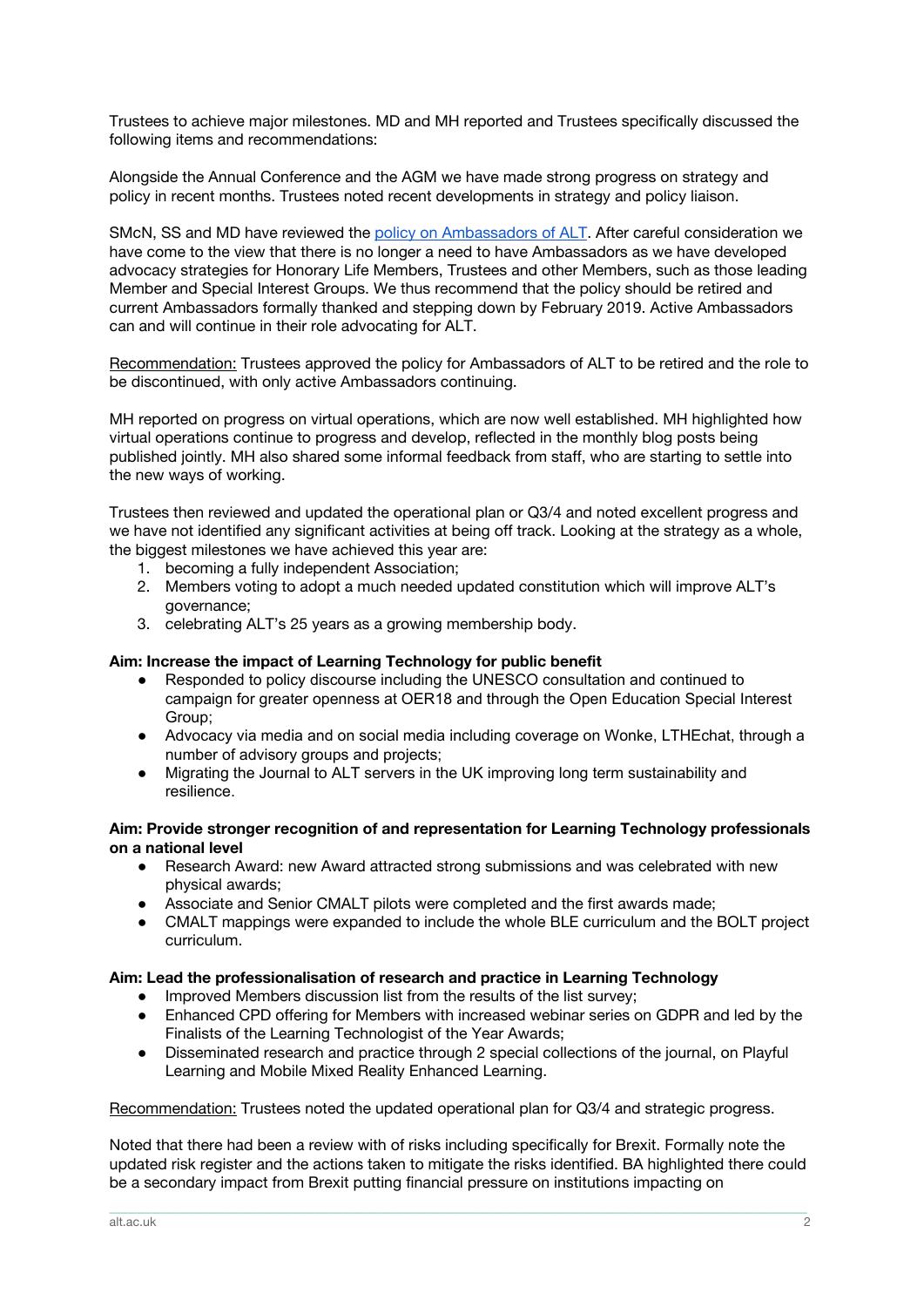membership income. Trustees requested that a line on Brexit be included in the main risk register. MD highlighted changing risks around reputational damage and staff absence due to illness.

Recommendation: Trustees formally note the updated risk register and the actions taken to mitigate the risks identified.

#### GDPR

As part of our ongoing commitment to GDPR compliance and best working practices we have now developed and implemented the ALT Information & Data Policy and Procedures. This includes guidance to staff on data handling, including retention periods and deletion request procedures; our security policy; and breach policy and procedures (based on the West Nottinghamshire College Data Breach Policy and Procedures shared by Bella Abrams). The breach policy and procedures were tested shortly after implementing it a website user notified us of an unauthorised password reset. The procedure worked well, recording the incident and resulting investigation. It was concluded from the investigation that no breach had occurred. MH noted thanks for the support from BA and continued input.

Recommendation: Trustees reviewed progress on GDPR implementation and the incident reported.

#### Staffing and HR

MD reported on the latest staff team day. Proposed to review the number of days we conviene as an entire team as this has resource implications and in some cases a team day can, with travel, take a day out of a person's calendar. SS suggested that team members would be welcome to visit their local trustee. MD also provided a staff update in particular the Operations Manager and Events Manager roles.

MD provided an update regarding her mentorship with Margaret Bennett. Note formal thanks to Margaret Bennett for her outstanding work as mentor to Maren as ALT's chief executive.

Note the update of HR activity in Q4 formally noting recommendation to continue with support from Jo Cairns on HR, the discontinuation of support from Jill Turner for pensions advice as this is not needed and a staff consultation on an adjustment on the timing of the annual leave timetable.

Recommendation: Trustees approved delegation any urgent decisions that arise from these activities to GPC.

### 7 Finance Report

DC presented the Finance Report. Noted new guidance on how to report an incident and overseas income reporting. Following previous discussions with Trustees there will be an investigation of investment or reserved funds. MD reported that the interim audit proved to be very beneficial and as a consequence the auditor was able to recommend some minor improvements, no major concerns were raised.

Recommendation: Trustees formally noted that the Annual Return has been submitted in a timely fashion and the updated guidance from the Charity Commission. Trustees also reviewed and approved the updated Financial Policy.

There was a discussion of the Q3 financial report. Event income was discussed and highlighted that event fee structures would be reviewed in particular in light that there has been a move towards greater single day registrations.

DC provided an update on application on tax relief on member registration fees, which can be progressed now we have made returns under the new CIO. Trustees discussed membership fees. It was identified that as these had been unchanged for a number of years there was a risk that income would fall behind from expenditure.

\_\_\_\_\_\_\_\_\_\_\_\_\_\_\_\_\_\_\_\_\_\_\_\_\_\_\_\_\_\_\_\_\_\_\_\_\_\_\_\_\_\_\_\_\_\_\_\_\_\_\_\_\_\_\_\_\_\_\_\_\_\_\_\_\_\_\_\_\_\_\_\_\_\_\_\_\_\_\_\_\_\_\_\_\_\_\_\_\_\_\_\_\_\_\_\_\_\_\_\_\_\_\_\_\_\_\_\_\_\_\_\_\_\_\_\_\_\_\_\_\_\_\_\_\_\_\_\_\_\_\_\_\_\_\_\_\_\_\_\_\_\_\_\_\_\_\_\_\_\_

Recommendation: Trustees discussed and formally noted the Q3 financial report.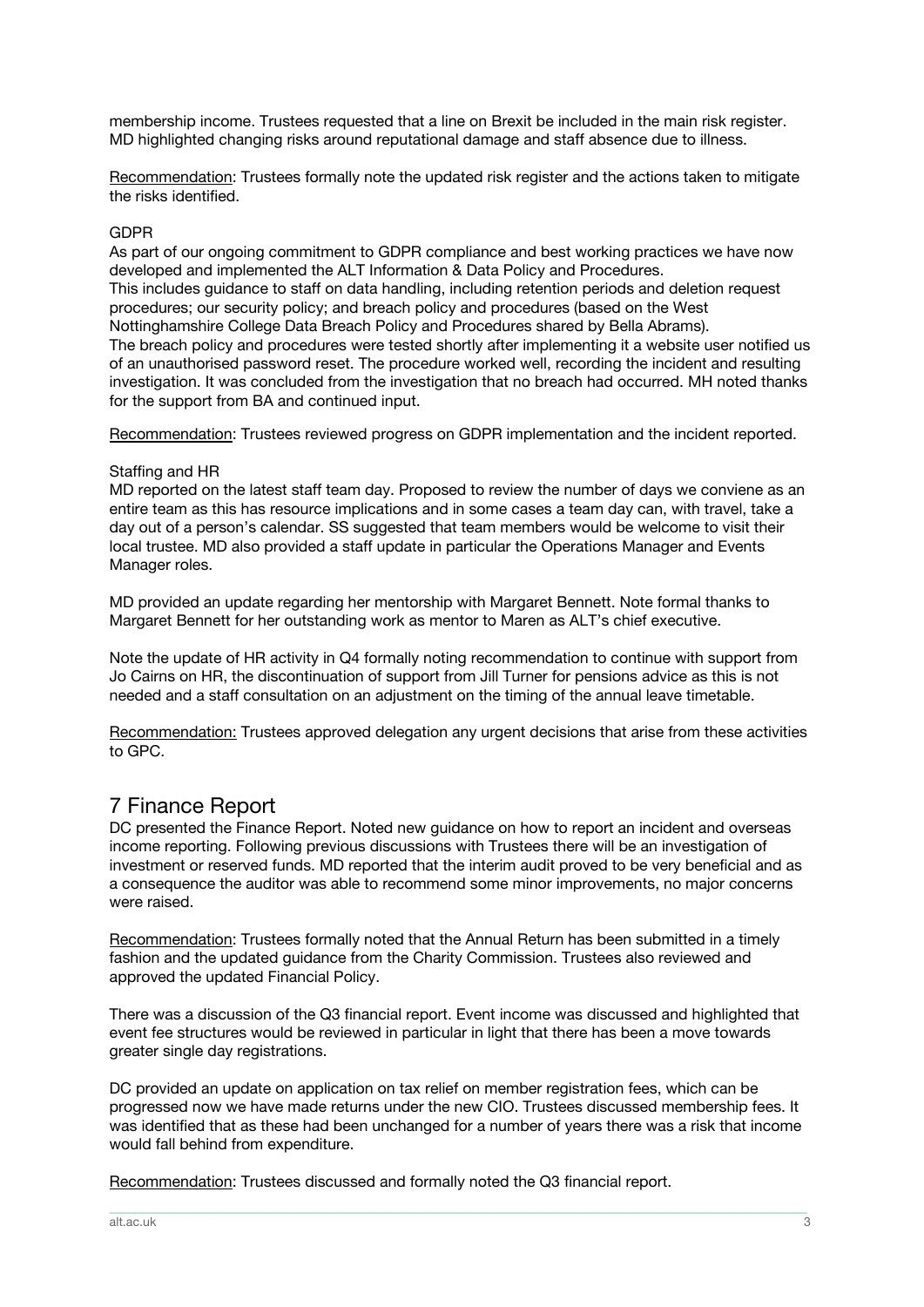Recommendation: Trustees approved to reverting back to small annual increases of membership fees, reviewed annually for Feb 1st.

### 8 Reporting from the journal (editorial board)

MD noted a number of areas of progress, in particular, this year 27 papers have been published and 12 articles are currently in production, 8 of which belongs to the upcoming Special Collection: Mobile Mixed Reality Enhanced Learning. Highlighted that there have been 106 manuscripts submitted, around 50% of these being rejected. MD highlighted that this would be an area where the ALT Assembly would be the appropriate space to have similar conversations in the future. It was highlighted that in response to the recent Journal survey that there was a wide distribution of influencers as well as impact factor. Other aspects of the Journal survey were discussed, in particular, the low awareness that the journal was edited by volunteers. Suggested that there could be acknowledgment in the AGM. Upcoming strategy is to pursue impact factor and in parallel strengthen the platform for the Journal including integrating the Publon platform to aid greater editor recognition.

### 9 Reporting on conference & events

Trustees reviewed the Events report from Emma-Jane Brazier. This report covers the period which includes the 25th ALT Annual Conference.

The first part of the report focused on OER19, coming up in April. Progress to prepare for this event is well underway and we are on track with the Call for Proposals being published alongside the sponsorship information. Several keynote speakers have also been confirmed: Kate Bowles from the University of Wollongong has been invited and a keynote panel of early career researchers convened. The conference committee has been convened, see https://oer19.oerconf.org/committee/ Trustees were asked to help promote the Call for Proposals for OER19 via your networks

Trustees are also going to help promote the Call for Proposals and registrations for Online Winter Conference, ~150 delegates registered, more than on par with previous years. We have had a steady influx of submissions which cover a variety of topics and have been submitted from 3 continents making this years event a truly global showpiece of ed tech talent.

Further events coming up include a series of webinars led by Finalists from the Learning Technologist of the Year Awards, a webinar on Reaching Out to Rural Africa and also the TLC series continues.

Trustees then reviewed and discussed the report from the Annual Conference 2018 including reporting on the new submission system and formal evaluation of the conference with feedback from delegates. In the recent Journal survey Google Scholar indexing was highlighted as the metric most relevant to survey respondents. We believe as a result of submitting the conference site to Google for indexing conference sessions were indexed by Google Scholar.

The feedback from the conference overall was extremely positive, but we will take on board suggestions regarding further enhancements for the programme and inclusion of Gasta sessions in future years, social activities and networking for participants.

### 10 Reporting on CMALT and Membership

The Membership report from Tom Palmer covers the second and third quarters of 2018/19 (May - October), and gives membership figures with year-on-year comparisons. Trustees reviewed the successful membership activities around ALT's 25th Annual Conference and also noted total membership growth and progress in Members Group coverage. Trustees also noted developments in membership administration planned for the next few months.

This is the first time Susan Greig has reported on CMALT separately from the membership report.